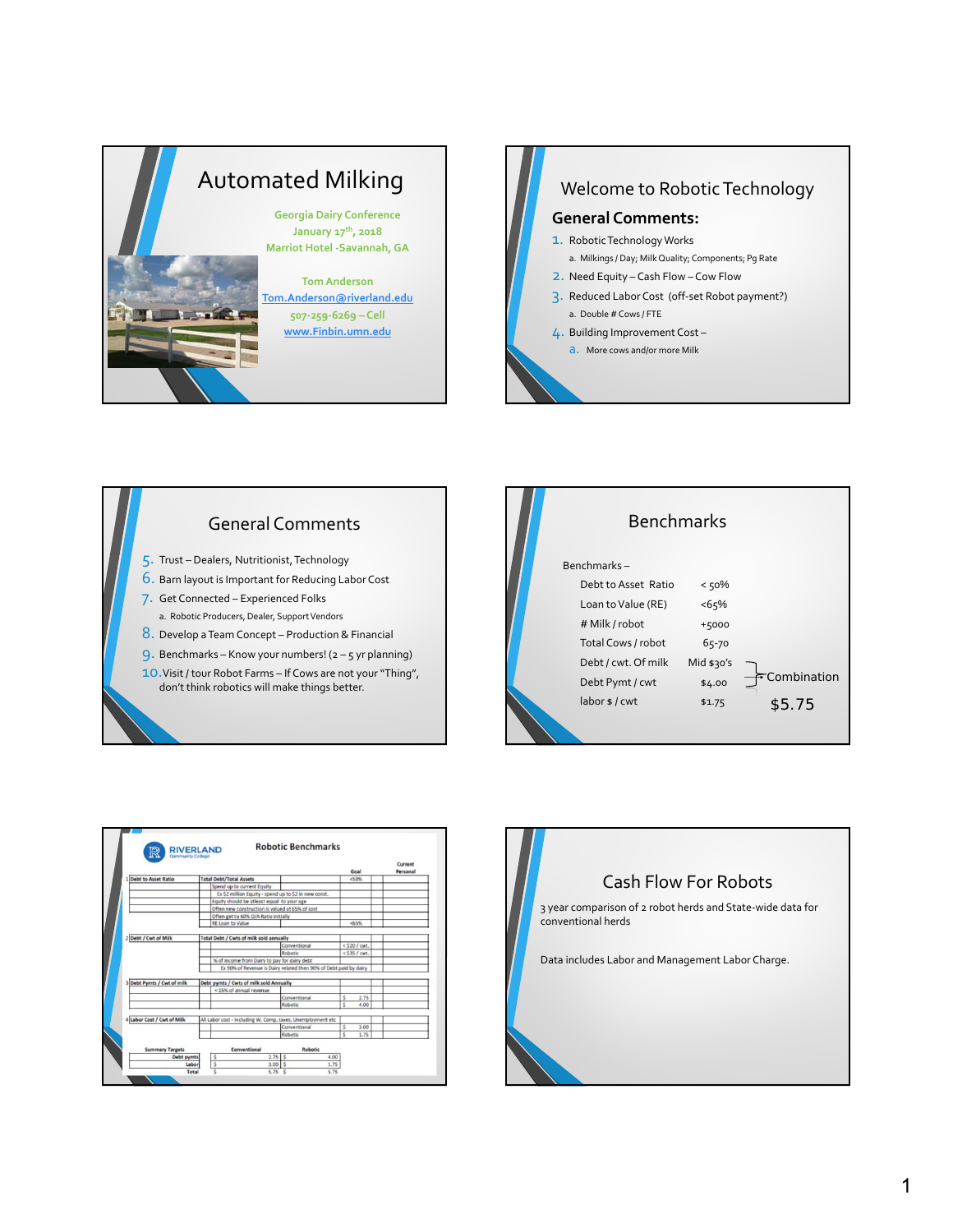|                                 | Net Returns – 3 years / Cow |          |
|---------------------------------|-----------------------------|----------|
| Robots                          | Farm A                      | Farm B   |
| Prod'n                          | 26,624                      | 26,192   |
| Gross Revenue<br>(Dif \$255/hd) | \$6,141                     | \$6,396  |
|                                 |                             |          |
| Vet                             | \$158                       | \$155    |
| Labor                           | \$493                       | \$384    |
| Feed                            | \$3,070                     | \$2,827  |
| <b>Bedding</b>                  | \$114                       | 88<br>\$ |
|                                 |                             |          |

|                               |         | Net Returns - Summary / Cow |  |
|-------------------------------|---------|-----------------------------|--|
| Robots                        | Farm A  | Farm B                      |  |
| Revenue                       | \$6,141 | \$6,396                     |  |
| <b>Total Expenses</b>         | \$5,795 | \$5,094                     |  |
| Net Return<br>(Dif. \$660/hd) | \$345   | \$1,005                     |  |
| Net Per Cwt.                  | \$1.30  | \$4.97                      |  |
|                               |         |                             |  |

|                   | Net Returns – 2012-14 – <b>Cwt.</b> |         |
|-------------------|-------------------------------------|---------|
|                   | Farm A                              | Farm B  |
| <b>Milk Sales</b> | \$20.94                             | \$22.14 |
| Vet               | \$.59                               | \$.59   |
| Labor             | \$1.85                              | \$1.47  |
| Feed              | \$11.55                             | \$10.79 |
| Bedding           | $$-.43$                             | \$.37   |
| Net Return        | \$1.30                              | \$4.97  |
|                   |                                     |         |

|                   |         | Net Returns - Comparison/Cwt. |           |  |
|-------------------|---------|-------------------------------|-----------|--|
|                   | Farm A  | Farm B                        | Conv.1073 |  |
| Lbs. Sold         | 26,624  | 26,192                        | 22,856    |  |
| <b>Milk Sales</b> | \$20.94 | \$22.14                       | \$19.45   |  |
| Vet               | \$.59   | \$.59                         | \$.53     |  |
| Labor             | \$1.85  | \$1.47                        | \$2.79    |  |
| Feed              | \$11.55 | \$10.79                       | \$12.06   |  |
| Bedding           | $$-.43$ | \$.37                         | \$.31     |  |
| Net Return        | \$1.30  | \$4.97                        | \$.03     |  |
|                   |         |                               |           |  |

| Net Returns-Comparison/Cwt. |         |         |                 |
|-----------------------------|---------|---------|-----------------|
|                             | Farm A  | Farm B  | <u> Тор 20%</u> |
| Lbs. Sold                   | 26,624  | 26,192  | 24,465          |
| <b>Milk Sales</b>           | \$20.94 | \$22.14 | \$20.78         |
| Vet                         | \$.59   | \$.59   | \$.58           |
| Labor                       | \$1.85  | \$1.47  | \$3.38          |
| Feed                        | \$11.55 | \$10.79 | \$10.77         |
| <b>Bedding</b>              | \$.43   | \$.37   | \$.26           |
| Net Return                  | \$1.30  | \$4.97  | \$3.22          |
|                             |         |         |                 |

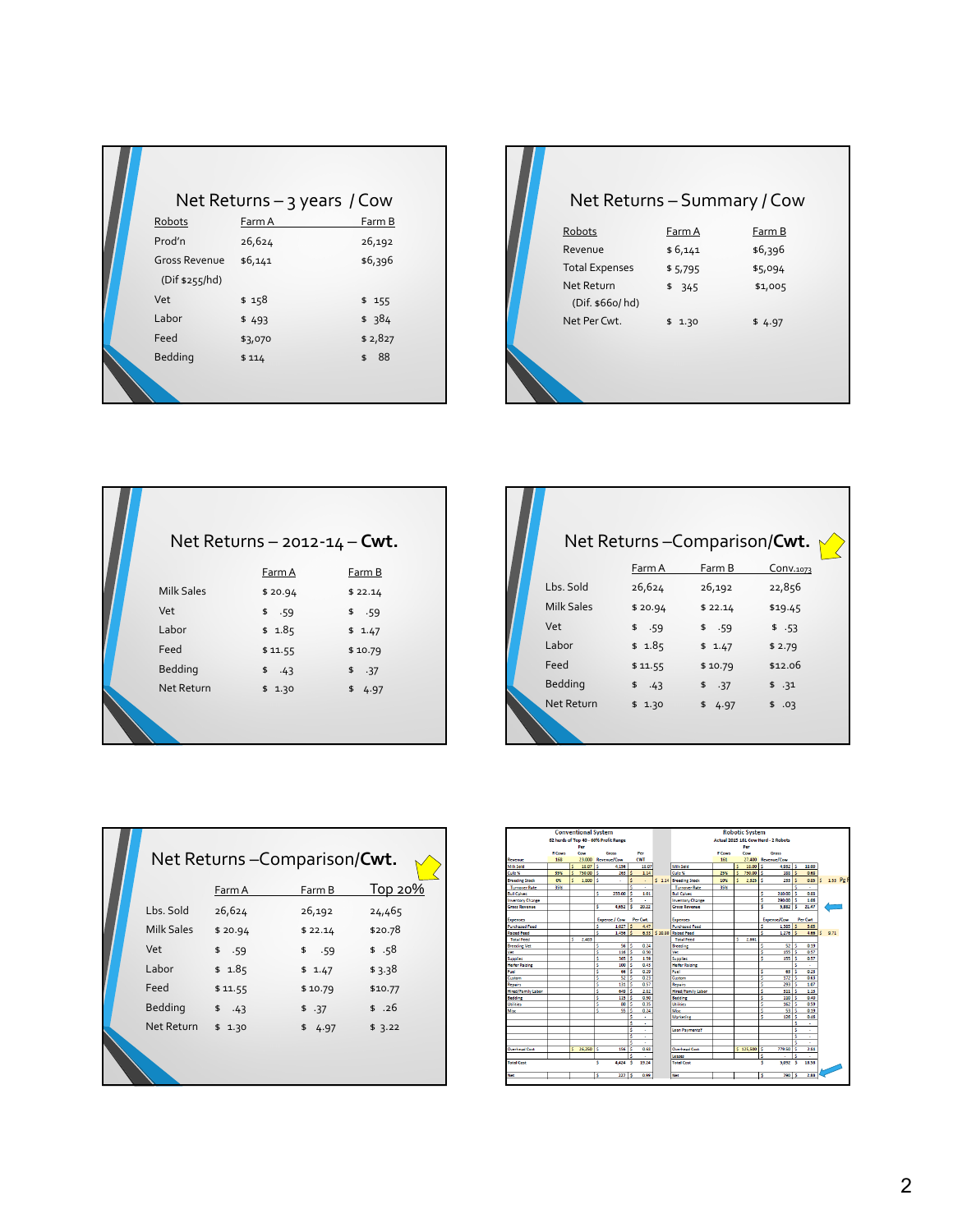| Establish Goals (local Producer)<br>Milkings/day<br>Refusals/day<br>Failed Milkings per day<br>Free-time per Robot/day 1.5 Hrs<br># Fetch Cows<br>Lbs. Milk per Robot/day $>5,000$<br>June 2013 - RHA 28,008; DIM 175; SCC 163,000; PG 23<br>May 2014 - RHA 28,866, DIM 173; SCC 135,000; PG 26<br>2017 - RHA 28,000 | Goal<br>2.9<br>>1<br>55<br>5 | Current<br>3.0<br>.8<br>4<br>२ Hrs.<br>10<br>5,002 |  |
|----------------------------------------------------------------------------------------------------------------------------------------------------------------------------------------------------------------------------------------------------------------------------------------------------------------------|------------------------------|----------------------------------------------------|--|
|                                                                                                                                                                                                                                                                                                                      |                              |                                                    |  |





|                     | Assessment Sheet - 28 herds |           |
|---------------------|-----------------------------|-----------|
|                     | Ave.                        | Range     |
| Ave # Robots        | 3.0                         | $1 - 6$   |
| Cows (total)        | 203.6                       |           |
| <b>Milking Cows</b> | 177.1                       | 90-290    |
| Cows / Box          | 60                          | 46-68     |
| <b>DIM</b>          | 180.8                       | 150-195   |
| Milk per cow        | 86.8                        | 73-108    |
| Milk / Box          | 5,174                       | 3800-6210 |

|                 |        | Assessment Sheet - 28 herds |  |
|-----------------|--------|-----------------------------|--|
|                 | Ave.   | Range                       |  |
| Milkings        | 2.8    | $2.6 - 3.2$                 |  |
| <b>Box Time</b> | 7:02   | $6:20 - 7:50$               |  |
| Free Time       | 12.11% | $9 - 26%$                   |  |
| Fat %           | 3.56%  | $3.28 - 3.8%$               |  |
| Protein         | 2.96%  | $2.86 - 3.44%$              |  |
| <b>SCC</b>      | 181    | 73-270                      |  |
|                 |        |                             |  |